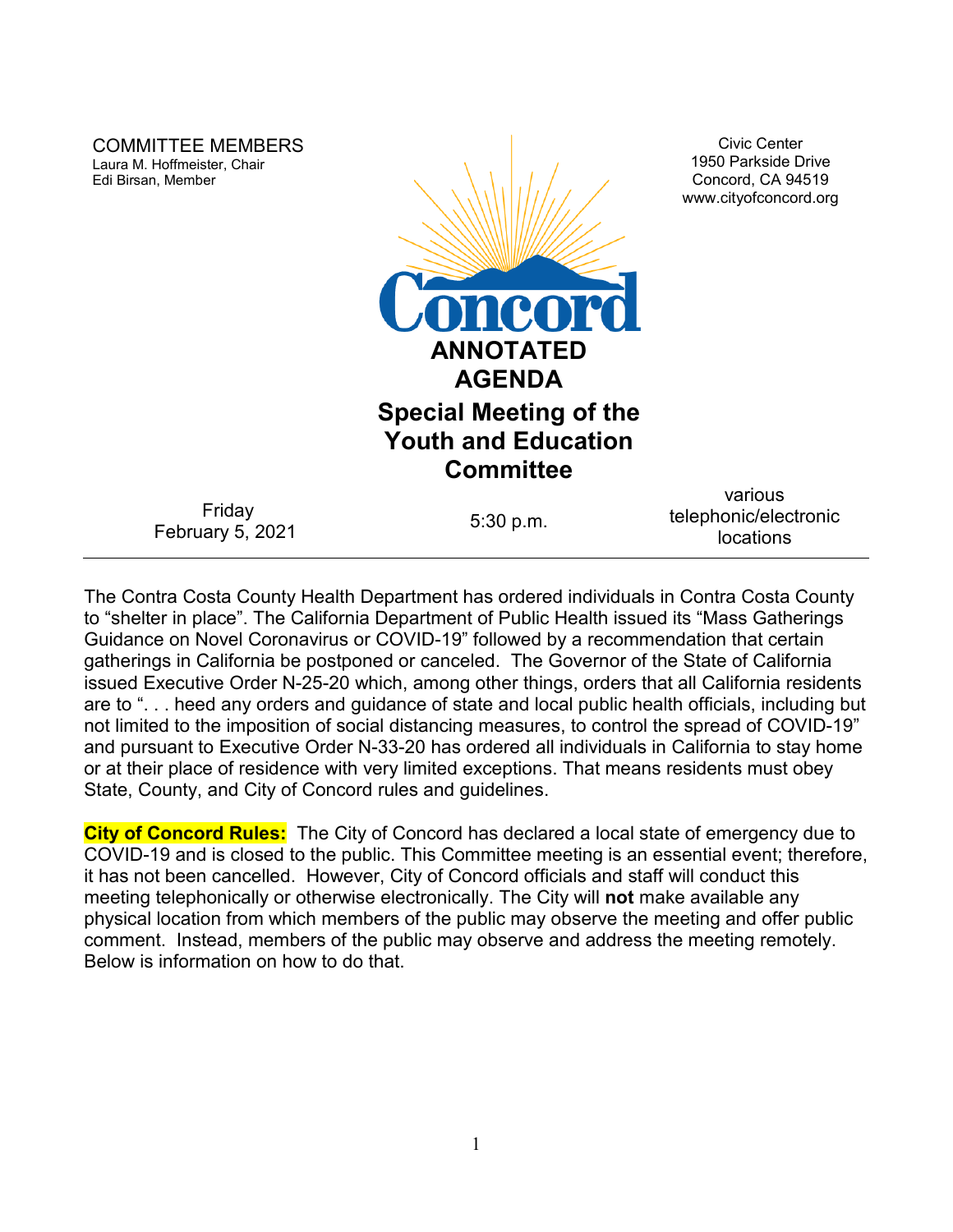### **Join from a PC, Mac, iPad, iPhone or Android device:**

<https://cityofconcord.zoom.us/j/92370226777?pwd=Q0NmcEUyMWkzVk5MczJLVUh0SHpWZz09>

- Webinar ID: 923 7022 6777
- Passcode: 148344
- By phone: US: +1 669 900 6833

**Under California law, public comments at special meetings are limited to subjects on the agenda only. Therefore, public comment will only be taken prior to Council's consideration of each item.** 

# **How to Submit Public Comments:**

Written: All comments received **before 3:00 pm the day of the meeting** will be posted on the City's website as "Correspondence" under the agenda item and provided to the City Council prior to the meeting.

- Email comments to [cityclerk@cityofconcord.org.](mailto:cityclerk@cityofconcord.org)
- Please identify the agenda item number and letter.

# To Participate in Public Comment During the Meeting:

Live Remote Public Comments: Members of the public may submit a live remote public comment via Zoom video conferencing. Download the Zoom mobile app from the Apple Appstore or Google Play. If you are using a desktop computer, you can test your connection to Zoom by clicking [here.](https://www.zoom.us/join) Zoom also allows you to join the meeting by phone.

- From a PC, Mac, iPad, iPhone or Android:
	- Webinar ID: 923 7022 6777
	- Passcode: 148344
	- By phone: US: +1 669 900 6833
- Speakers will be asked to provide their name and city of residence, although providing this is not required for participation.
- Each speaker will be afforded up to 3 minutes to speak.
- Speakers will be muted until their opportunity to provide public comment.

When the Chair opens a public comment period on the item on which you would like to comment, please use the "raise hand" feature (or press \*9 if connecting via telephone) which will alert staff that you have a comment to provide.